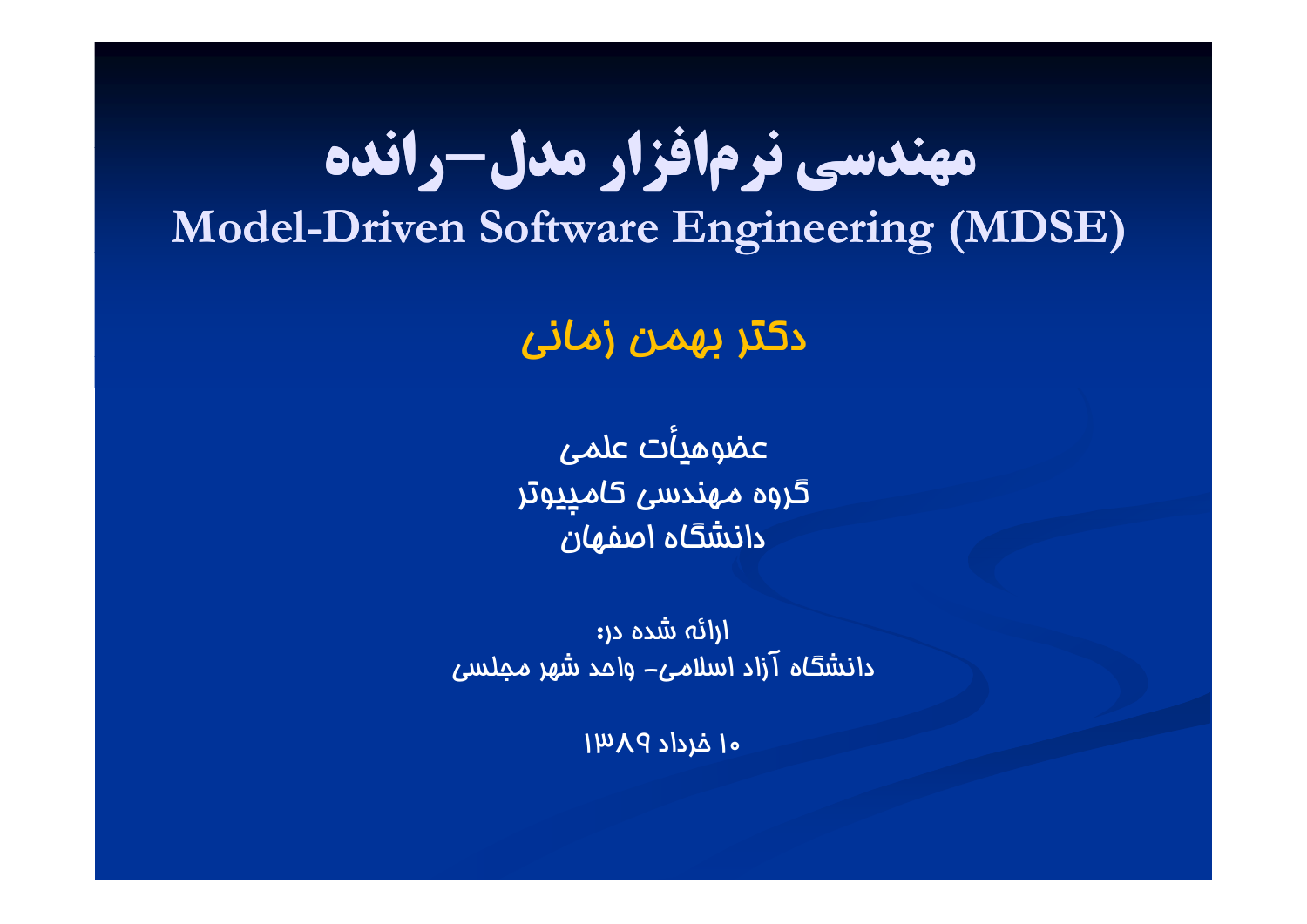**مفهوم مدل**

3/4 **هر مدل نمايشي است از يك سامانه.**

A model is a representation of a system  $\blacktriangleright$  **مدل مهندسي يك سامانه، نمايشي از آن است كه از ميان گ ويژ يهاي آن سامانه، <sup>خ</sup> بر <sup>ي</sup> را مخفي كرده <sup>و</sup> تنها آن اه يي كه مورد علاقهي كاربر هستند را برجسته ميكند.**

A representation of a system that hides some of the properties and highlights the ones that are of interest for the user [Sel 06]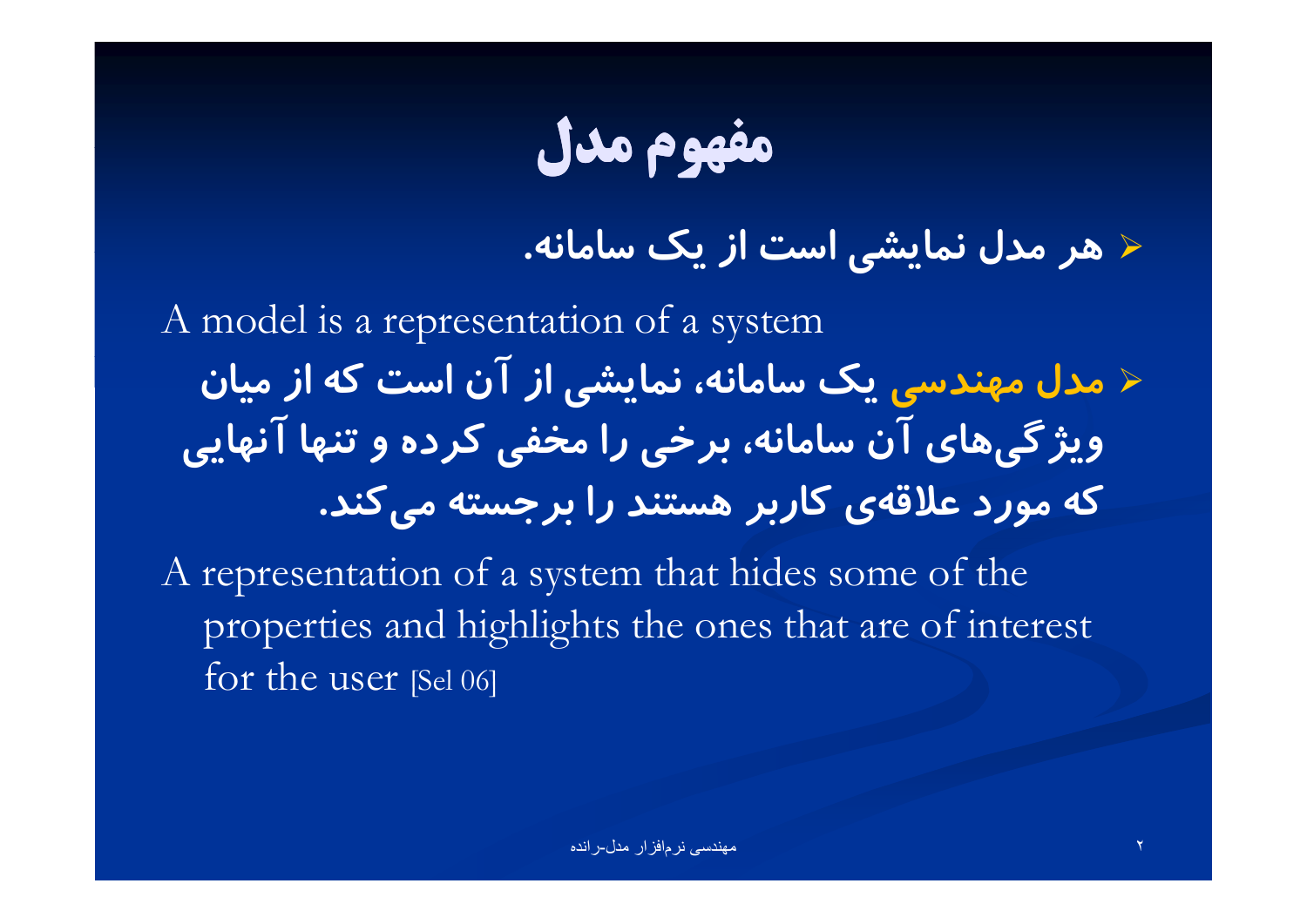.١ **مدل رياضي**

**ي مثال: برنامهريزي خط**

**ّ**

#### Linear Programming

minimize  $\sum_{j=1}^n c_j x_j$ subject to  $\left[\begin{array}{cc} \sum a_{ij}x_j \leq b_i & (i = 1, 2, ..., m) \\ x_j \geq 0 & (j = 1, 2, ..., n) \end{array}\right]$ 

http://www.cise.ufl.edu/~davis/Morgan/Image13.gif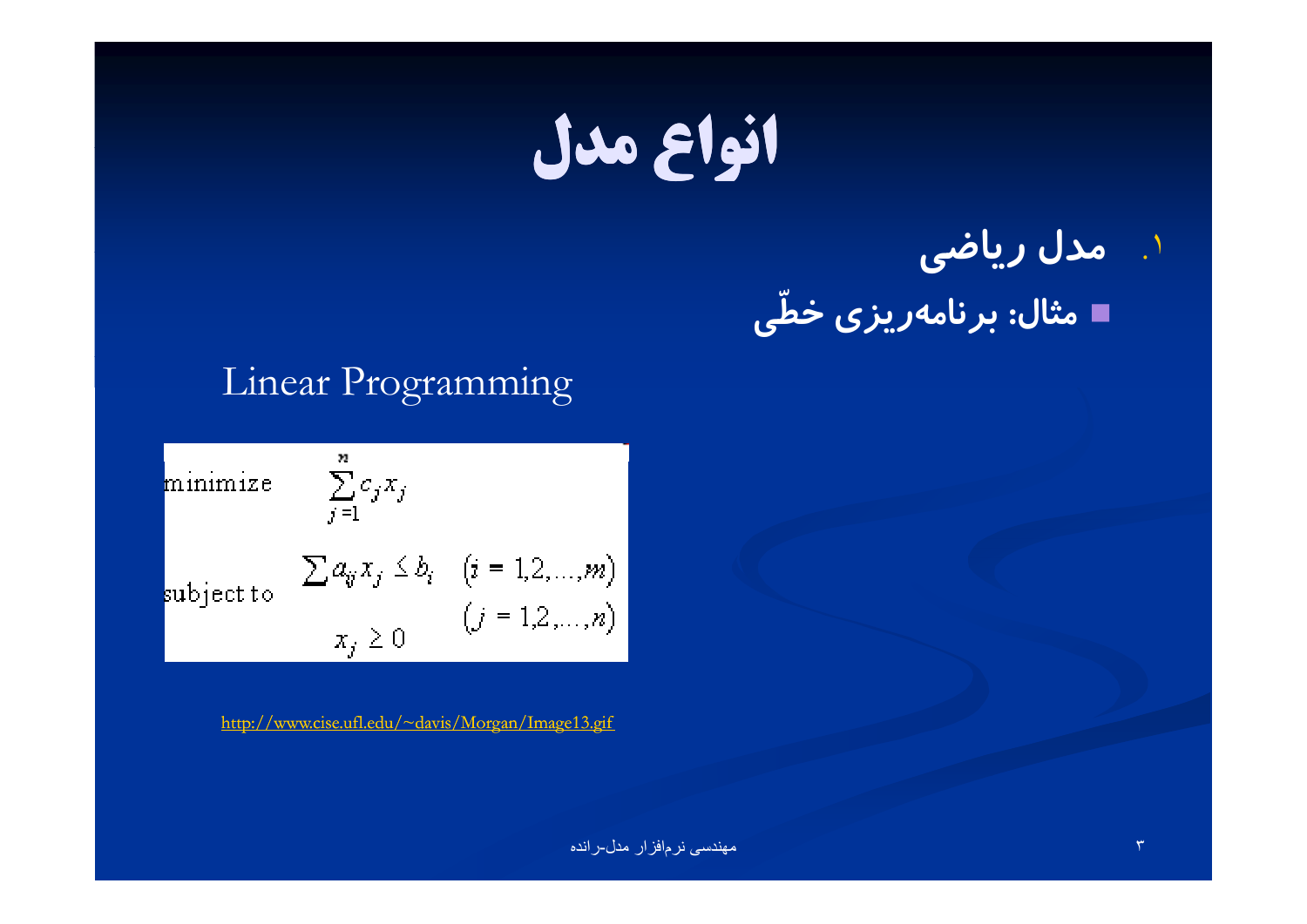#### .٢ **مدل نموداري**

**مثال: مدلسازي موارد استفاده**

#### Use Case Modeling



http://www.javaworld.com/javaworld/jw-07-2004/images/jw-0719-jsf1.gif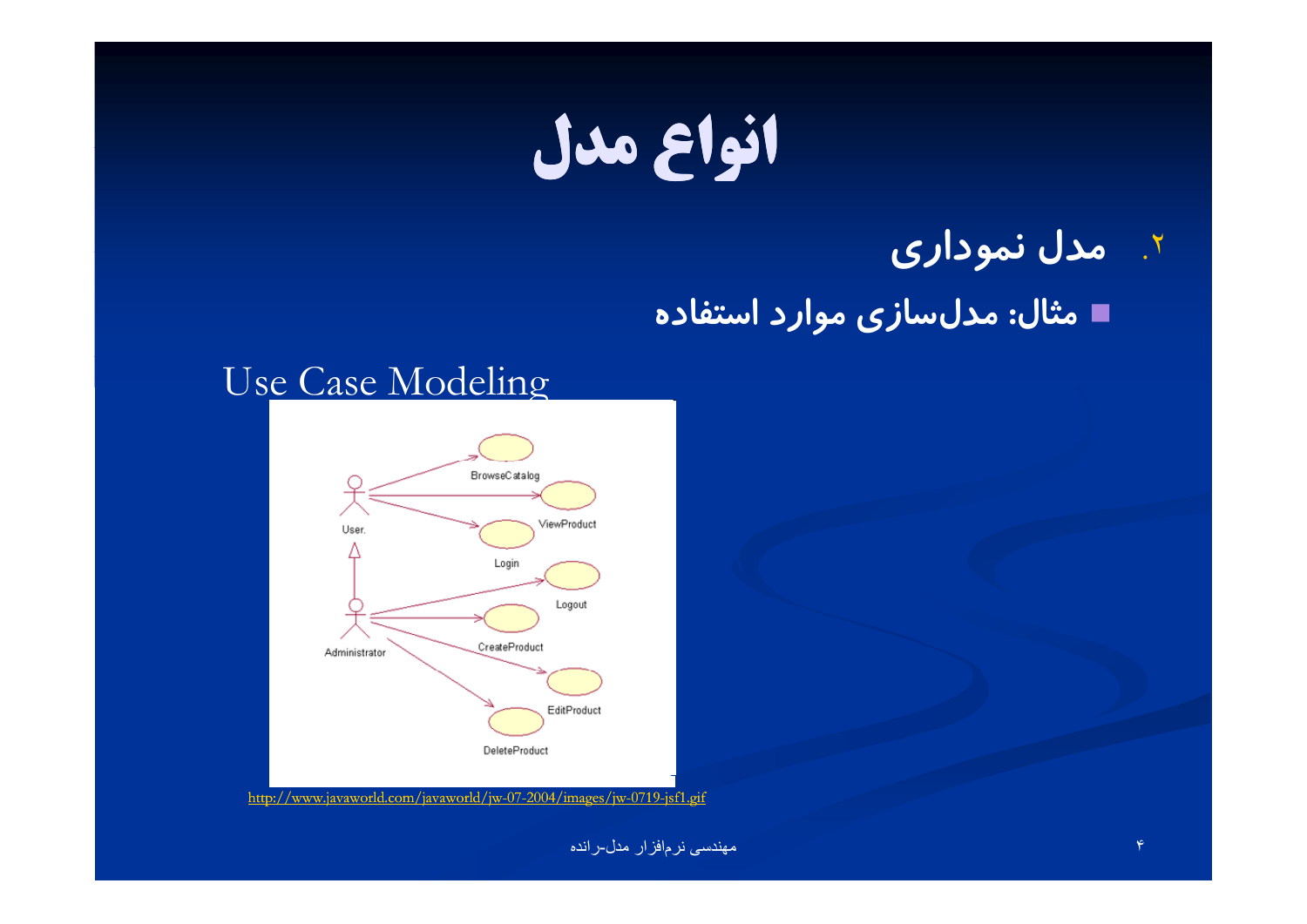.٣ **مدل فيزيكي**

**مثال: مدلسازي در صنايع**





http://yourmilitaryaircraft.com/pics/c130-20.jpg http://texnrails.com/images/track/tms/1200701.jpg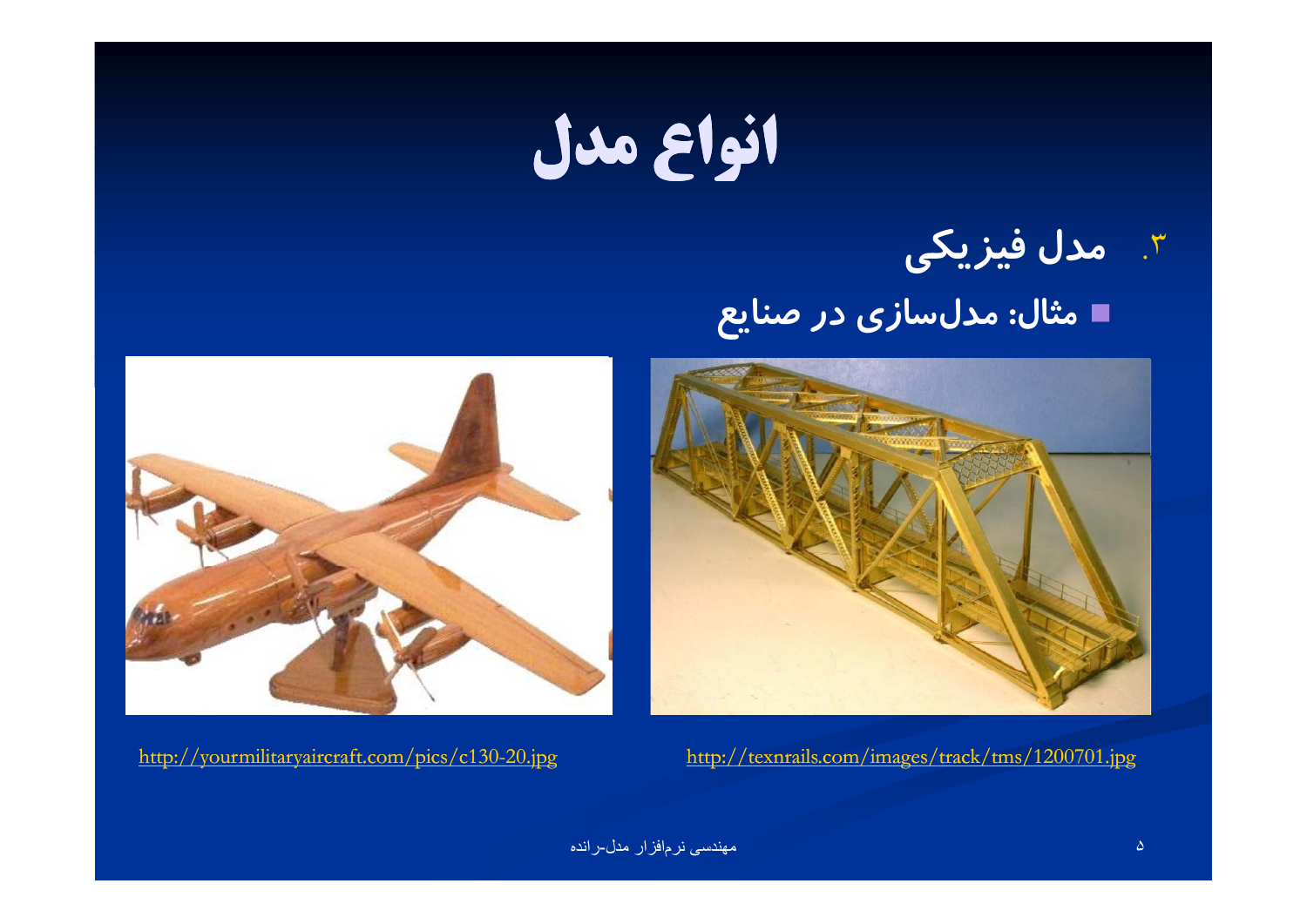.٣ **مدل فيزيكي**

**مثال: مدلسازي در ساختمان**



http://www.isfahancitycenter.com/soffe6.jpg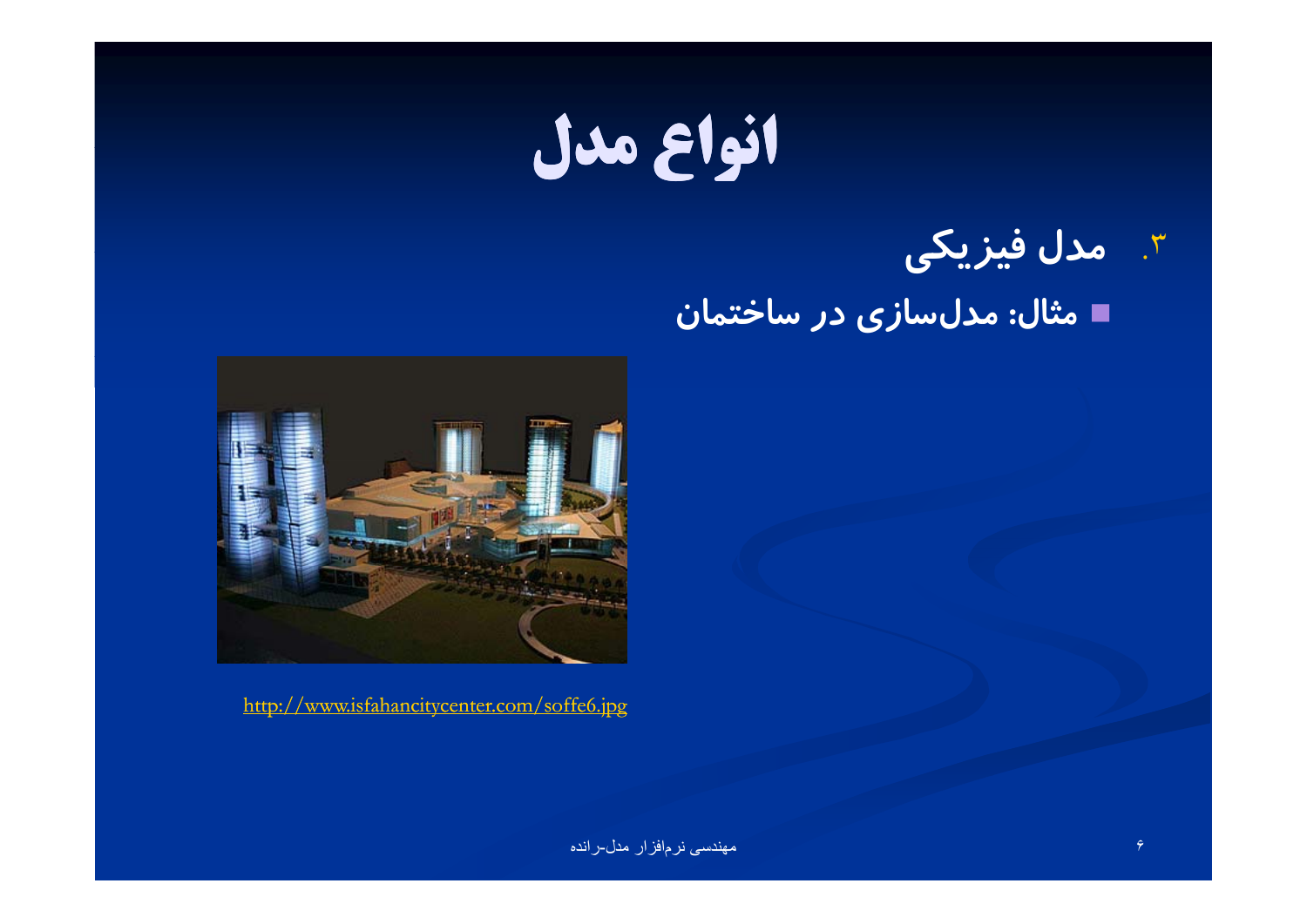# **چرا مدل؟**

3/4 **در <sup>غ</sup> <sup>ا</sup> لب رشتههاي مهندسي، رسم بر اين است كه براي طراحي يك سامانهي پيچيده از مدل استفاده كنند.** [03 Sel[  $\blacktriangleright$  **از آنجا كه سامانههاي نرمافزاري جديد نيز رفته رفته پيچيده ميشوند، ما (نرمافزاريها) هم ناگزير به استفاده از مدل هستيم.** [03 Sel[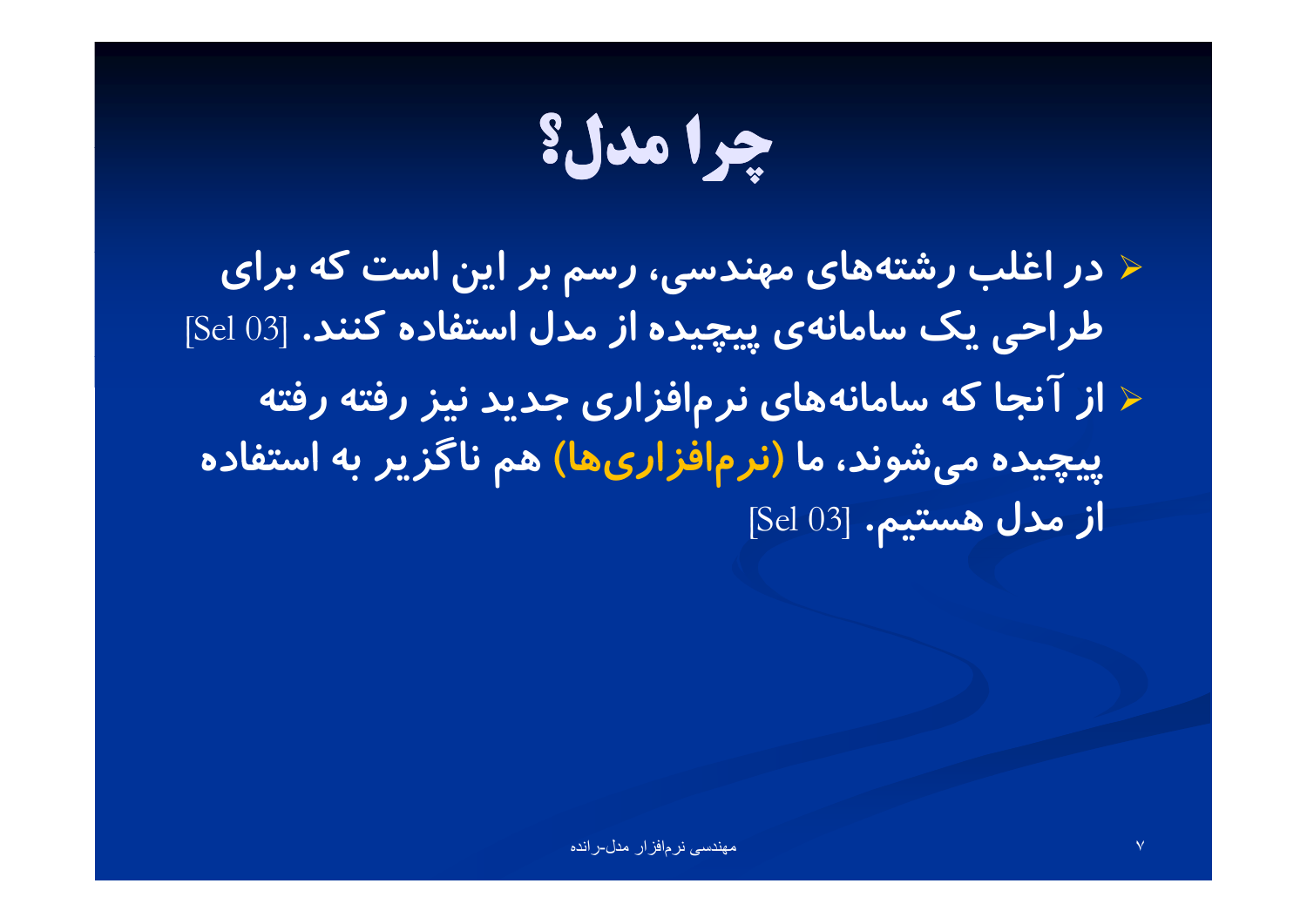### **مدلسازي <sup>و</sup> مهندسي نرمافزار**  $\blacktriangleright$  **درآخرين ويرايش (چاپ** <sup>2010</sup>**) كتاب مهندسي نرمافزار** Pressman **تمامي مراحل تحليل <sup>و</sup> طراحي نرمافزار در خش <sup>ب</sup> <sup>ي</sup> با عن او <sup>ن</sup> «مدلسازي» <sup>ق</sup> ار <sup>ر</sup> گرفته است.**

#### **Part Two Modeling**

- **4** Principles that Guide Practice
- **5** Understanding Requirements
- **6** Requirements Modeling: Scenarios, Information, and Analysis Classes
- **7** Requirements Modeling: Flow, Behavior, Patterns, and WebApps
- **8** Design Concepts
- **9** Architectural Design
- **10** Component-Level Design
- **11** User Interface Design
- **12** Pattern-Based Design
- **13** WebApp Design
- [Pre 10]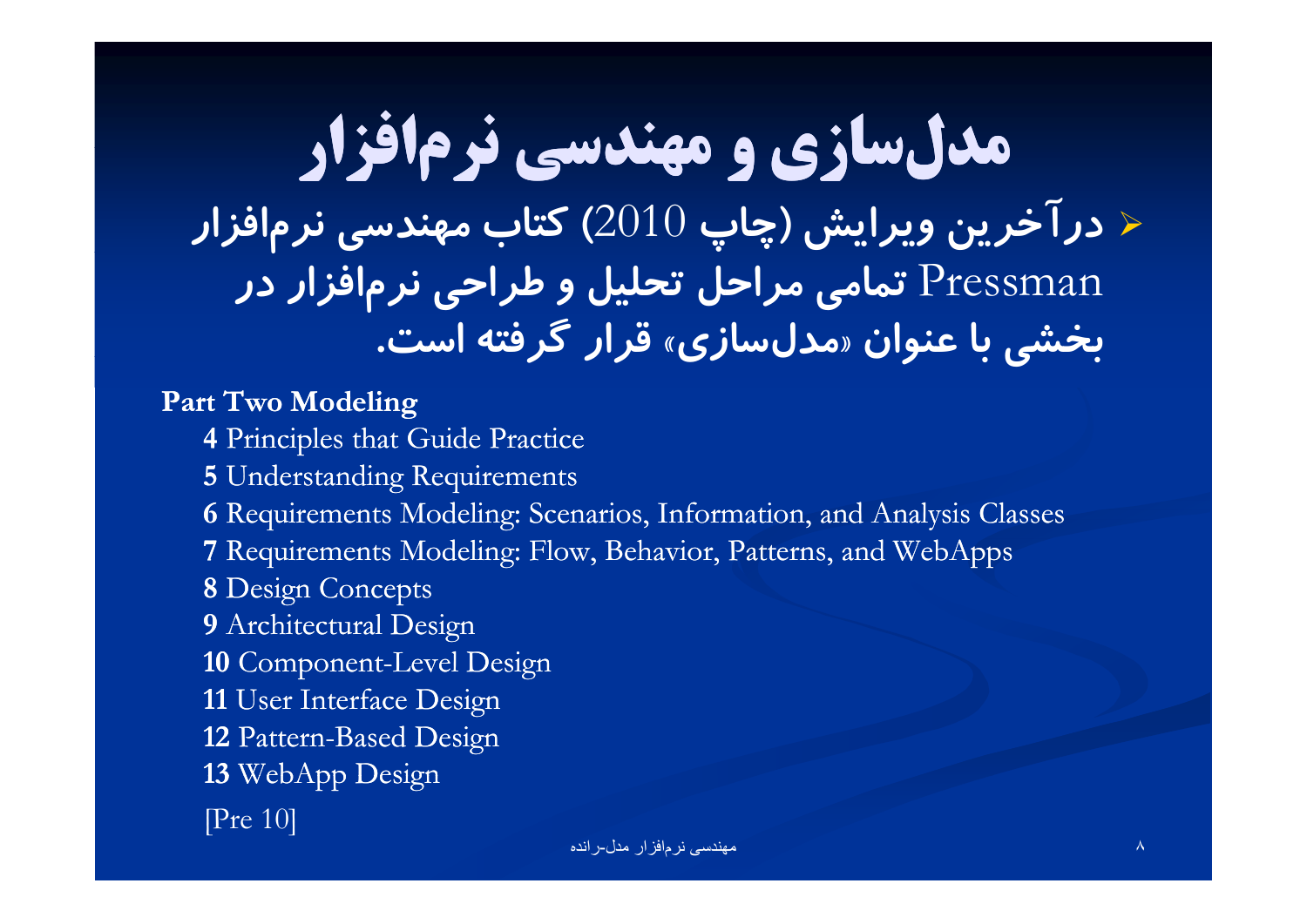**روشهاي مدل-رانده در توسعهي نرمافزار**  $\blacktriangleright$  **<sup>غ</sup> <sup>ا</sup> لب فر يندهفآ اي توسعهي نرم <sup>ز</sup> اف ار كد-محور هستند.** 3/4 **لو <sup>ي</sup> در روشهاي مدل- رانده، مدل محصول اصلي است <sup>و</sup> هدايت توسعهي نرمافزار را بر عهده دارد.** 3/4 **اين مدل است كه ميراند مدل-رانده**



http://www.clker.com/clipart-2403.html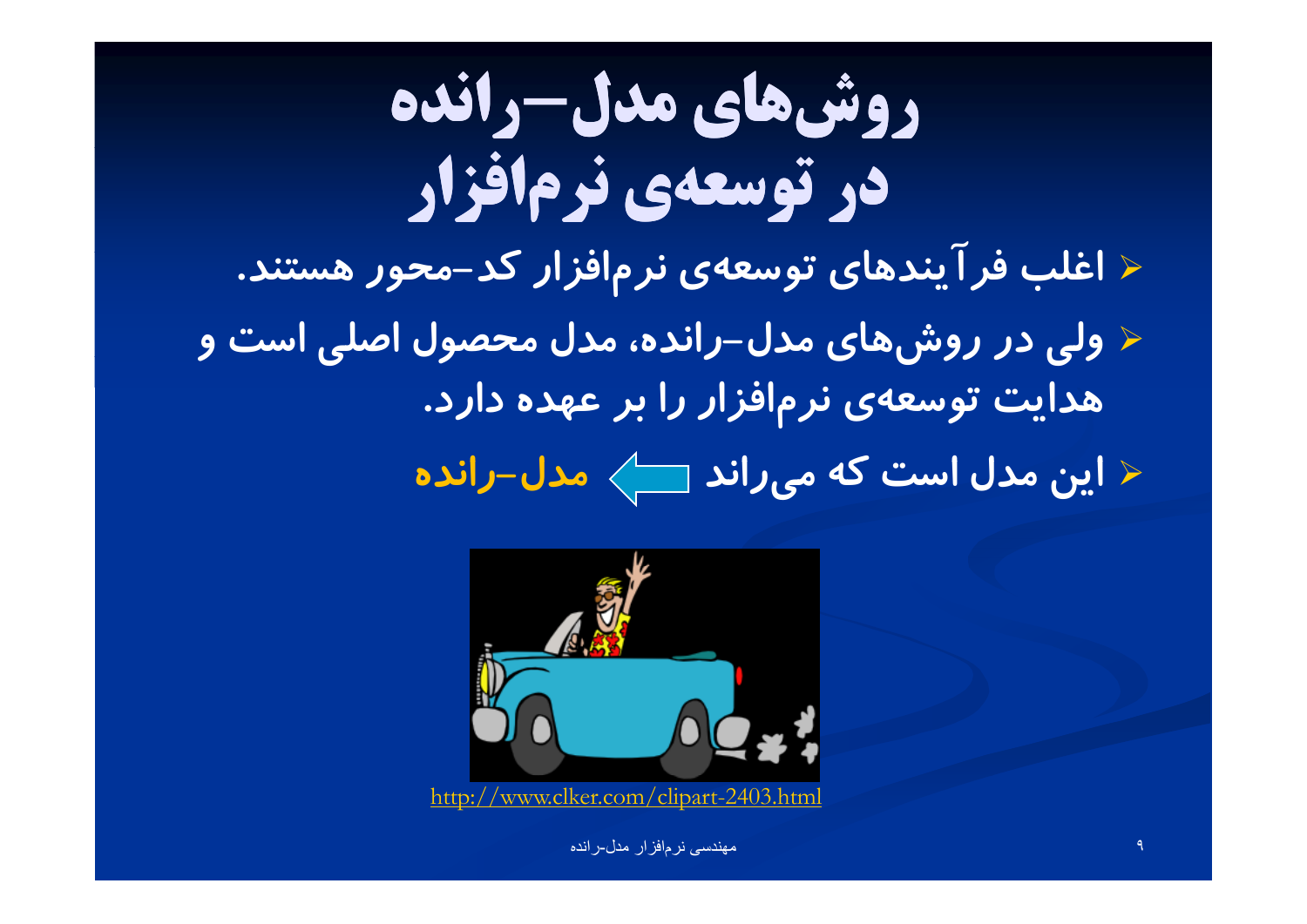## **روشهاي مدل-رانده در توسعهي نرمافزار** 3/4 **هدف نهايي <sup>ي</sup><sup>ا</sup> <sup>ن</sup> <sup>س</sup> <sup>ا</sup> <sup>ت</sup> كه كد را به طور وخ دكار از روي مدل** به دست **آوريم.** [93 Sel]



http://www.theenterprisearchitect.eu/archive<br>/2009/08/05/a-metaphor-for-modeldriven-engineering

مهندسی نرمافزار مدل-رانده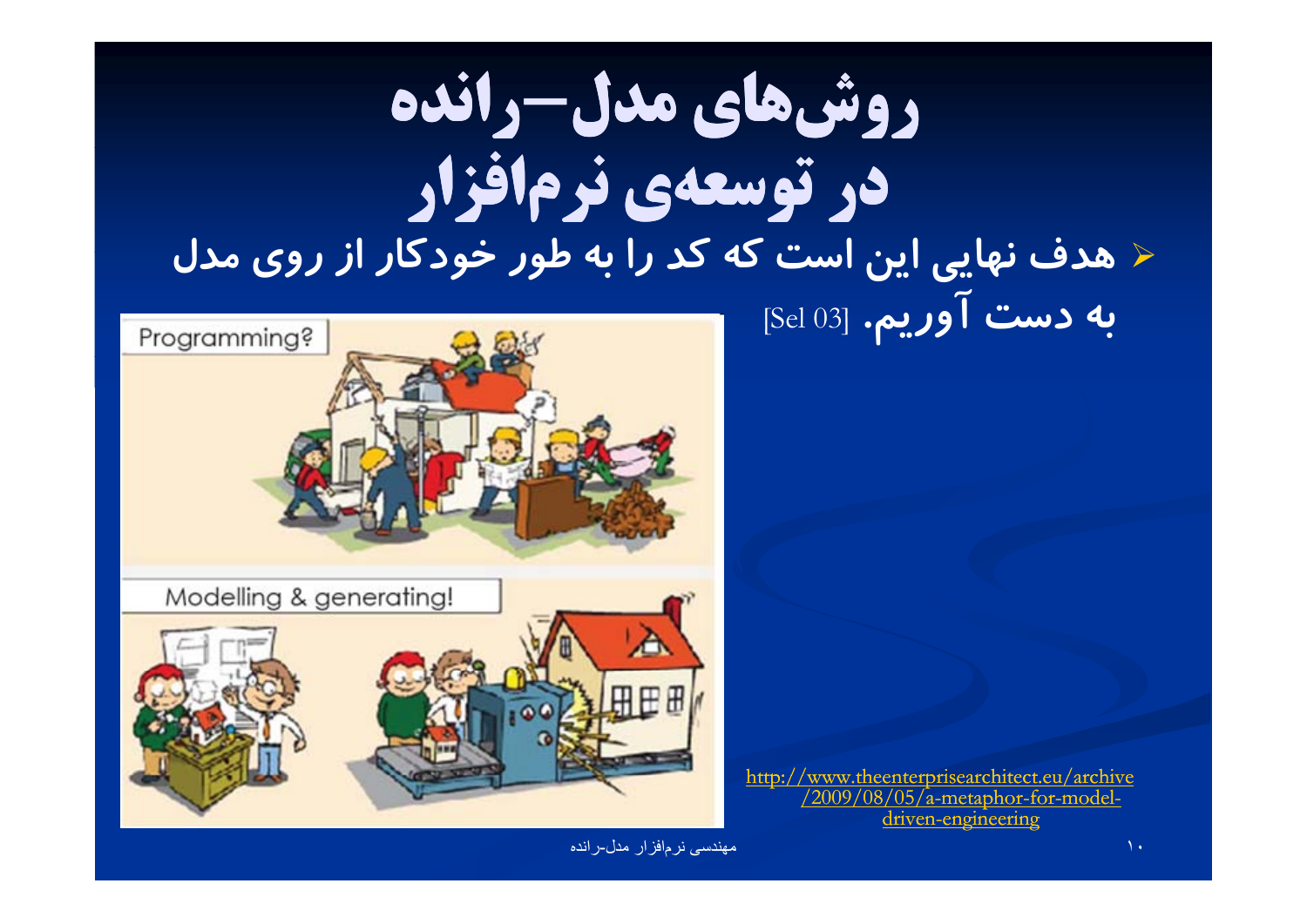## **انواع روشهاي مدل-رانده** 3/4 **معماري مدل- رانده**

MDA: Model-Driven Architecture

3/4 **توسعهي مدل-رانده**

MDD: Model-Driven Development

3/4 **مهندسي مدل-رانده**

MDE: Model-Driven Engineering 3/4 **توسعهي نرمافزار به روش مدل-رانده** MDSD: Model-Driven Software Development 3/4 **مهندسي نرمافزار به روش مدل- رانده** MDSE: Model-Driven Software Engineering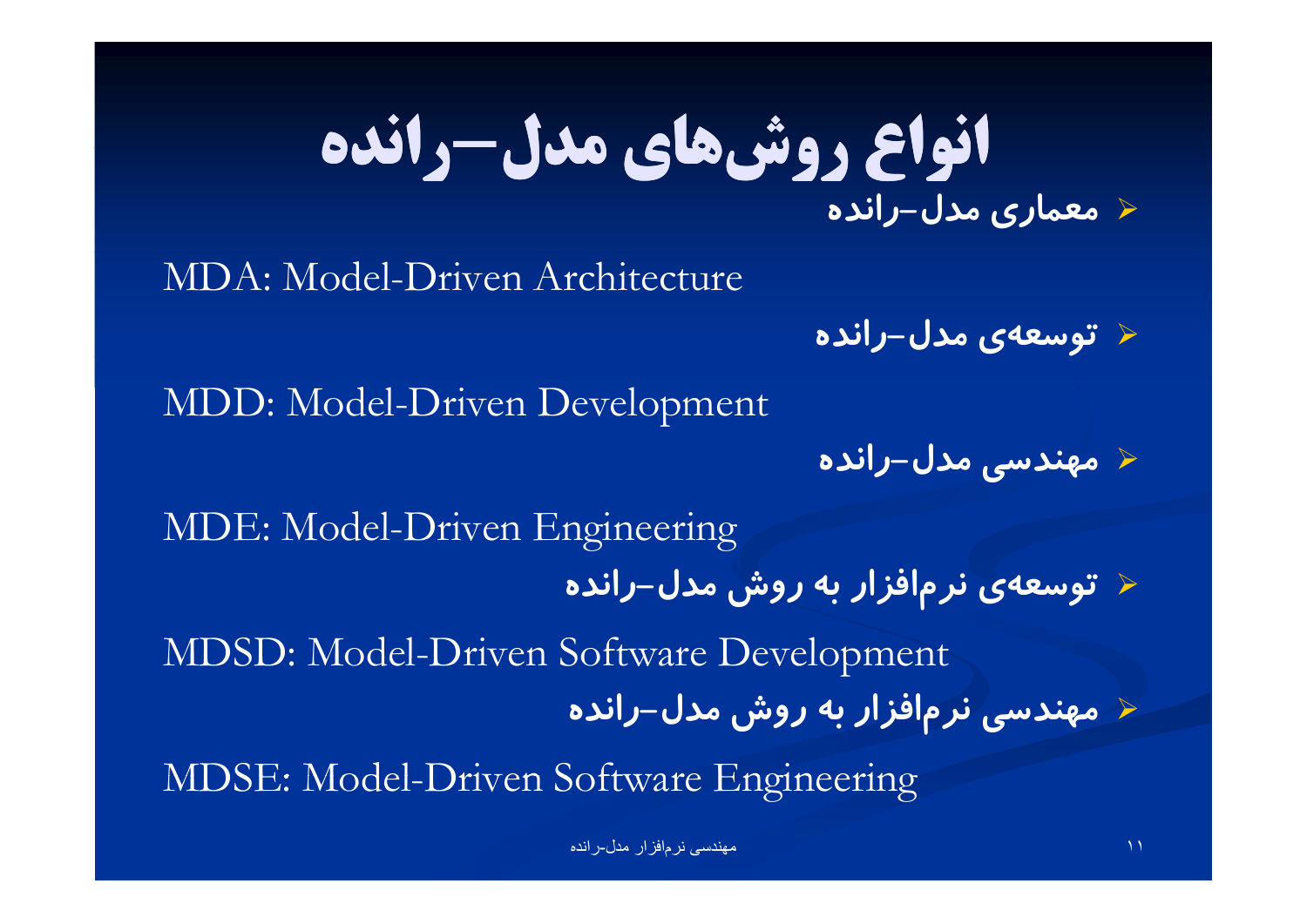## **كدام روش مدل-رانده؟** MDA, MDD, MDE, MDSD, MDSE?



http://www.t-one.net/~om/NCTblog/ist2\_2771207\_dizzy.jpg

Don't worry, just go Model-Driven! 3/4 **نگران اصطلاحات نباشيد، فقط اهميت مدل <sup>و</sup> مدلسازي را فراموش <sup>ي</sup> نكن <sup>د</sup>.**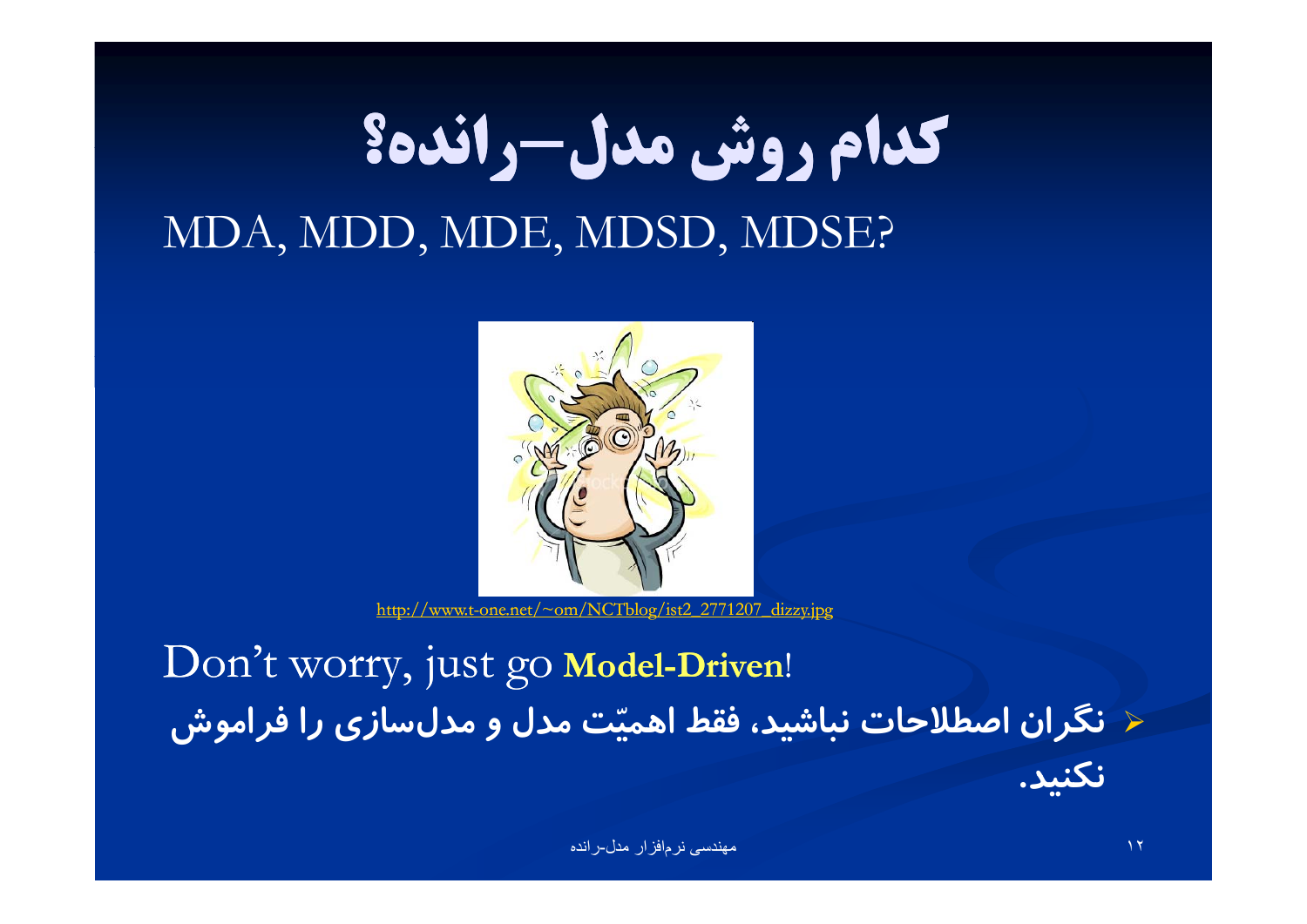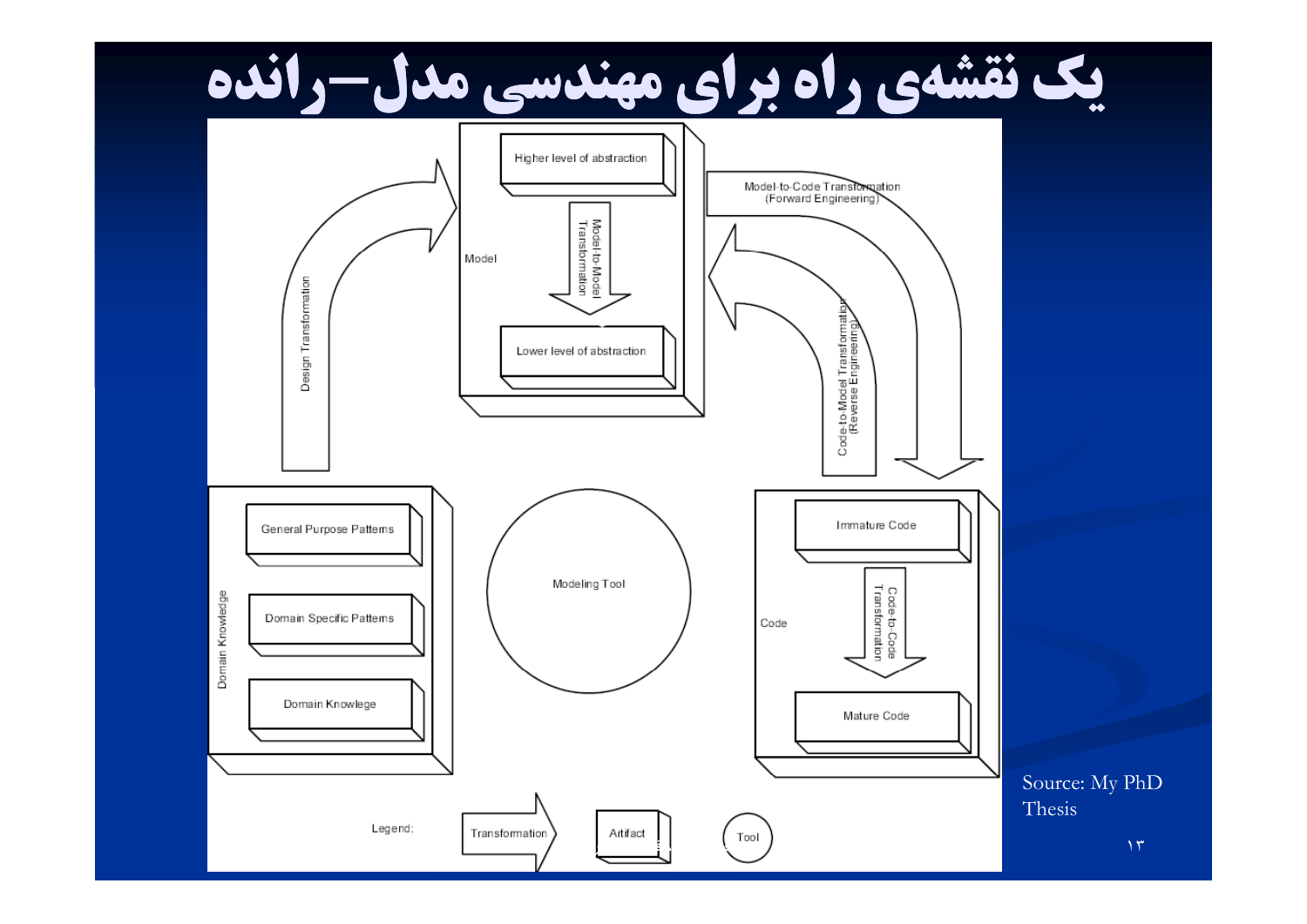#### **يكنواخت ِ سازي زبان مدل The Unified Modeling Language (UML)**

### 3/4 **يك زبان <sup>ر</sup> <sup>ي</sup> <sup>گ</sup> اف كي براي**

- **تبيين** (specifying(
- **مصورسازي** (visualizing(
	- http://www.uml.org/ (constructing) **ساخت**



 $http://www.uml.org/$ 

 **<sup>و</sup> مستندسازي** (documenting (**محصولات نرمافزاري** ≺ روش غالب برای مدلسازی گرافیکی سامانههای نرم|فزاری شیءگرا 3/4 **نسخههاي** UML

ш UML 1.1 adopted by OMG in November 1997 Current release is UML 2.3 (released  $9/9/09$ ).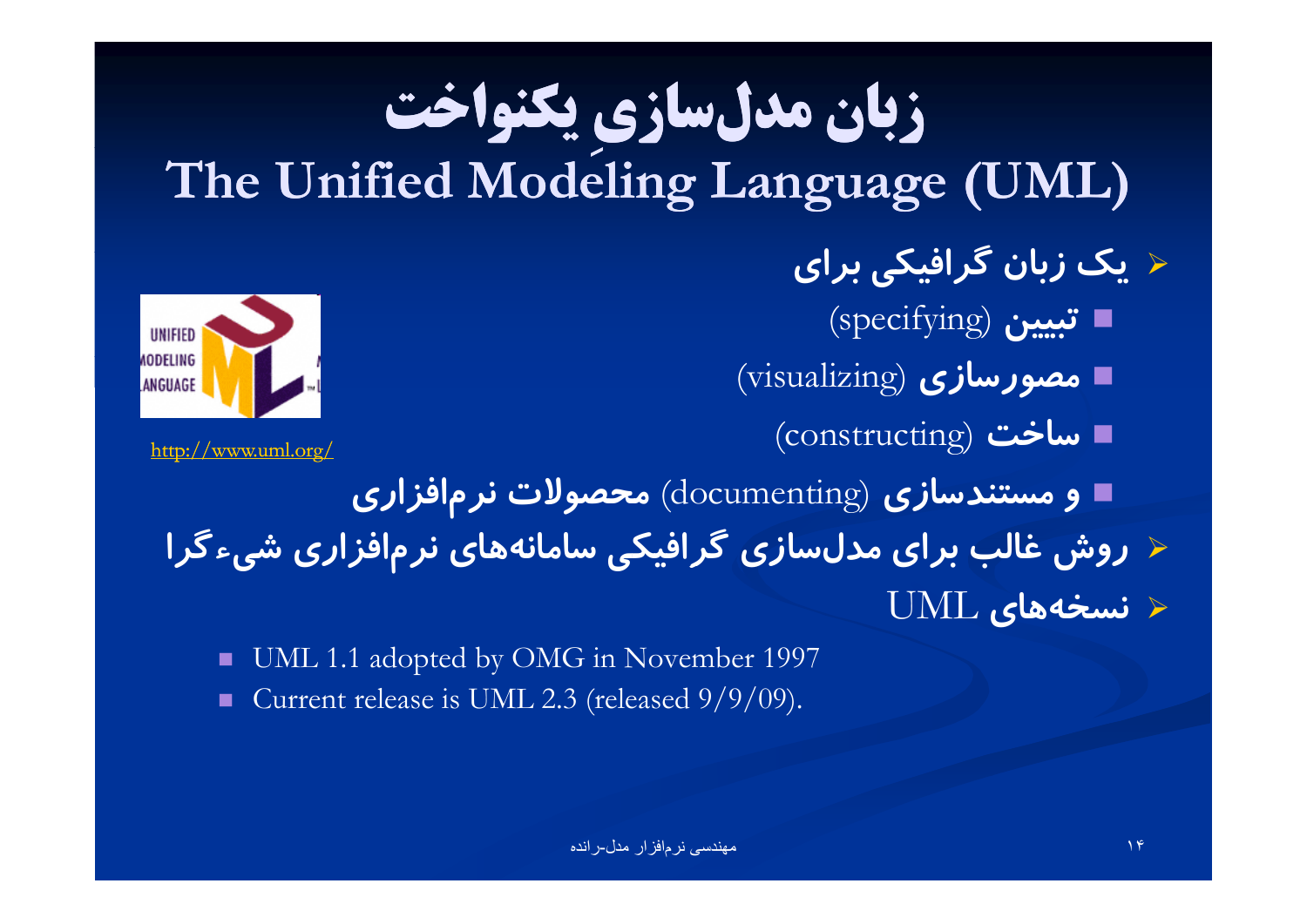## **نمودارهاي 2.0 UML**

[http://www.agilemodeling.com/essays/umlDiagrams.htm ]

- 1.Activity Diagram
- 2.Class Diagram
- 3.Communication Diagram
- 4.Component Diagram
- 5. Composite Structure Diagram
- 6.Deployment Diagram
- 7.Interaction Overview Diagram
- 8.Object Diagram
- 9. Package Diagram
- 10. Sequence Diagram
- 11. State Machine Diagram
- 12. Timing Diagram
- 13. Use Case Diagram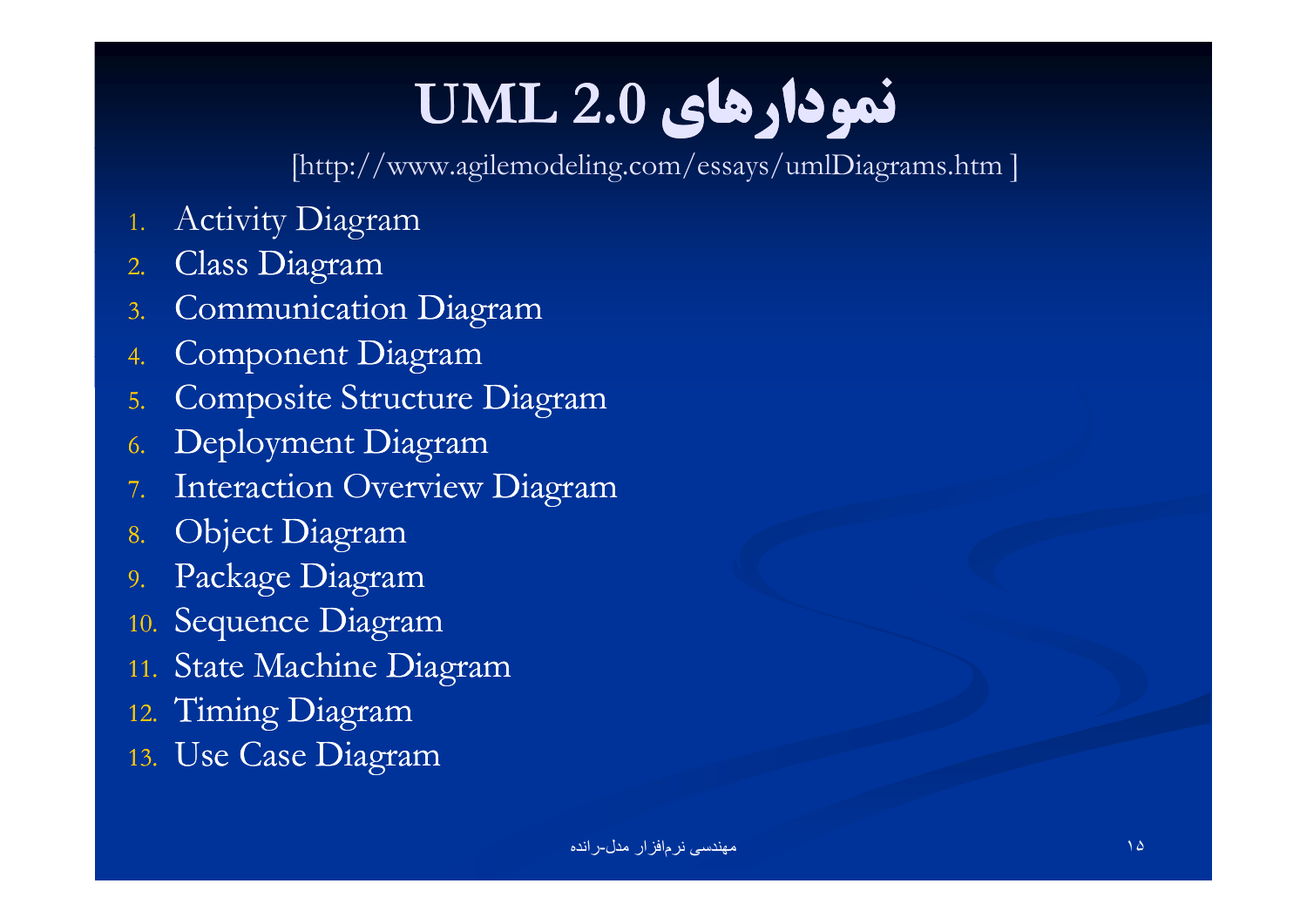# **روش مدل-رانده كار ميكند؟ آيا واقعاً**

**) عملي ً** 3/4 **دو راه حل (تقريبا معماري مدل-رانده** (MDA( (xUML) **اجرايي** UML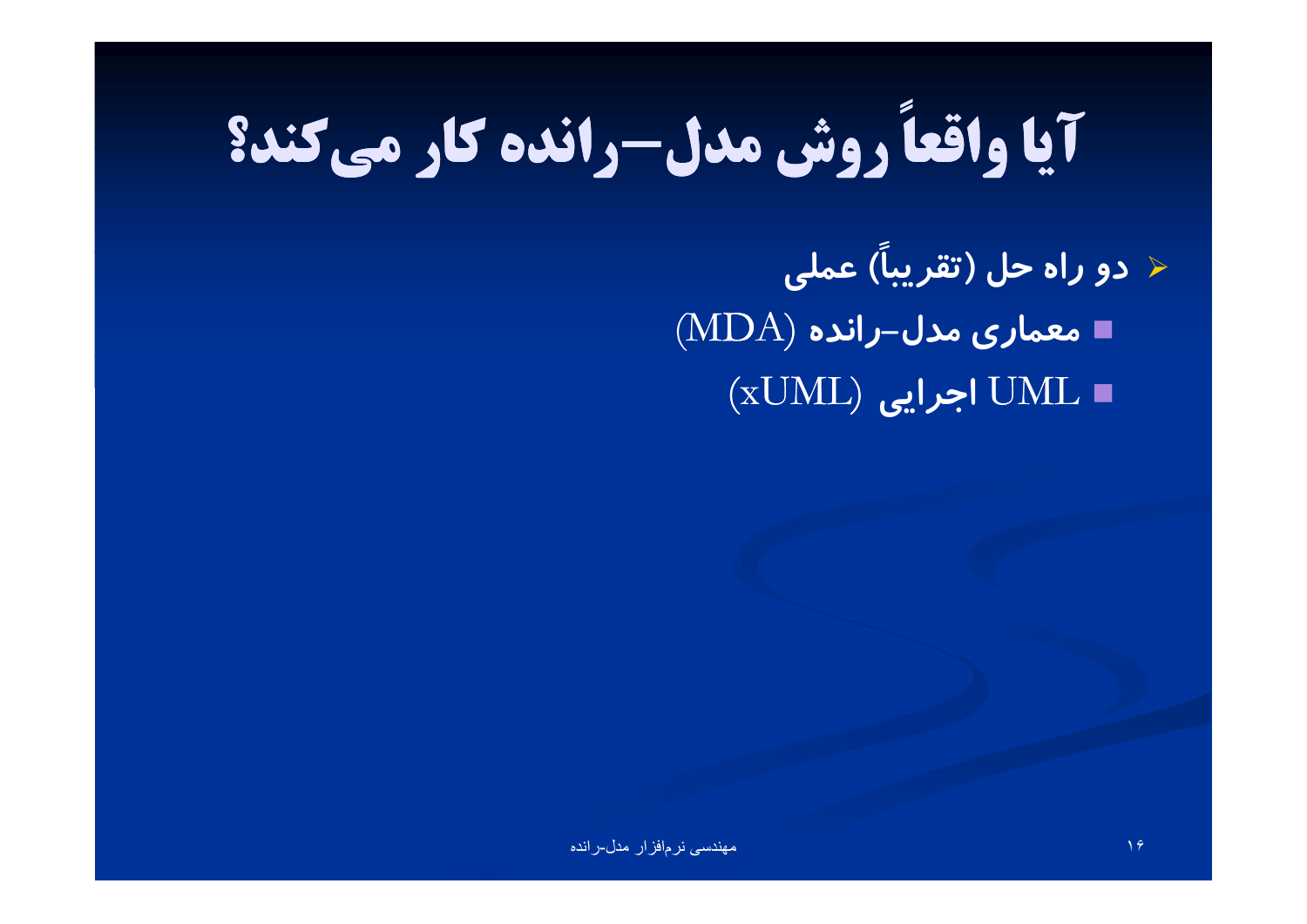## **Model-Driven Architecture (MDA)**

3/4 **دو چيز را از هم جدا ميكند تبيين عملكرد (آنچه كه قرار است سامانه انجام دهد)**

**تبيين پيادهسازي (جزييات پيادهسازي)**

3/4 **با دو نوع مدل سر <sup>و</sup> كار دارد و ّمدل مستقل از سك**

Platform-Independent Model (PIM) **و** <u>لدا</u> **مدل وابسته به سك**

 $\frac{\text{http://www.omg.org/mda/}}{\text{http://www.omg.org/mda/}}$  Platform-Specific Model (PSM)

**و** <u>ل</u>انا 3/4 **شعار: طراحي يكبار، ساخت روي هر سك**

Design once, build it on any platform (.NET,  $J2EE$ , CORBA,...)

مهندسی نرمافزار مدل-رانده

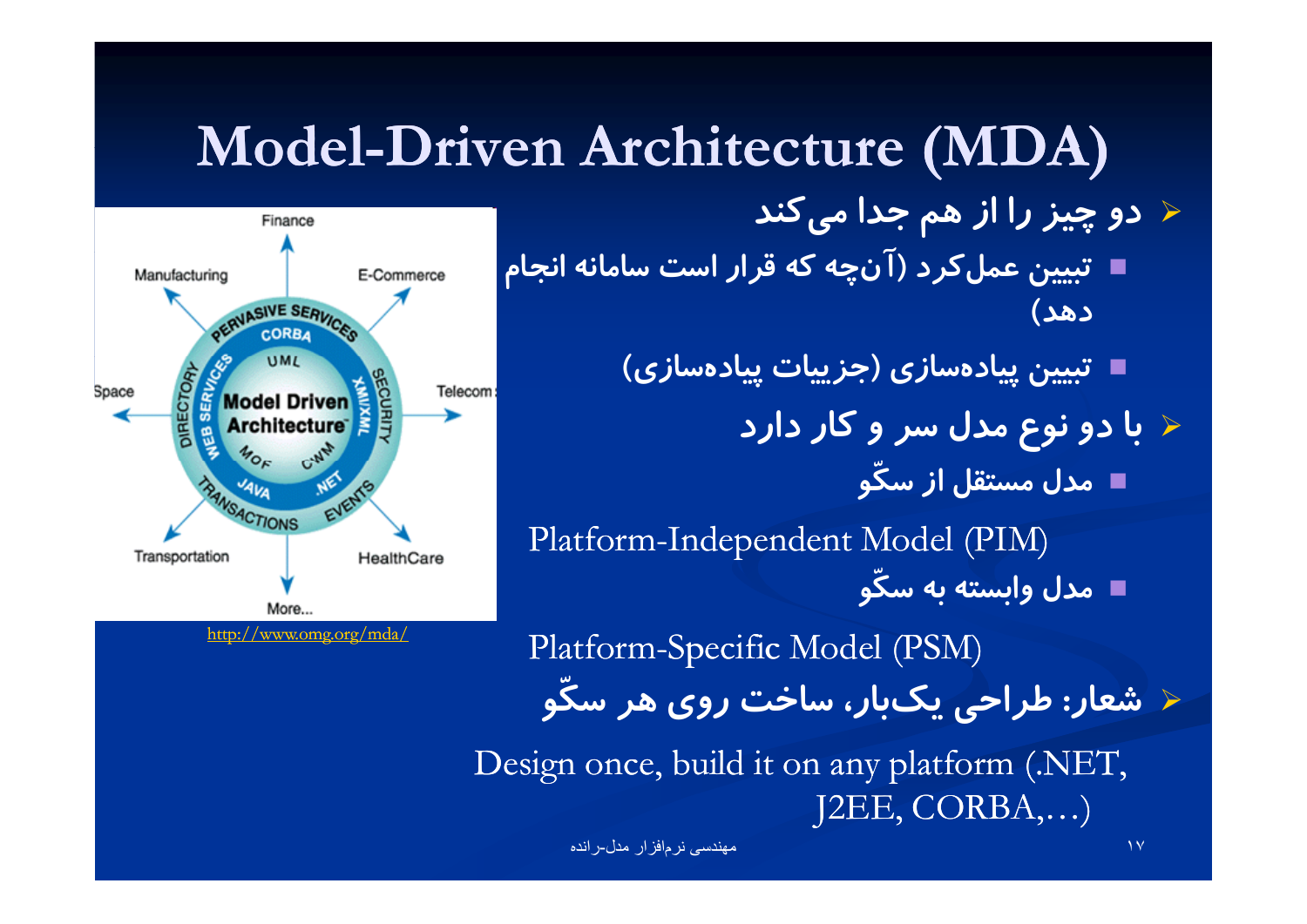#### **سكو (PIM( ّمستقل از سك ِ مدل**

- **دي از ساختار <sup>و</sup> عملكرد سامانه، بدون ّ**= نمایش صوری و محر **نمايش صوري <sup>و</sup> مجري ّپرداختن به جزييات فن**
- An abstract "formal" specification of the structure and function of a system, leaving out the technical details **كه به وسيلهي** UML **نمايش داده ميشود**
	- **هر جنبهاي (يا نگرشي) از سامانه توسط يك** PIM **نمايش داده ميشود.**
- Each PIM captures an aspect (or viewpoint) of the system **قلمرو هم ناميده ميشوند.**
	- T **سامانهي مورد نظر از تركيب قلمروها به دست ميآيد.**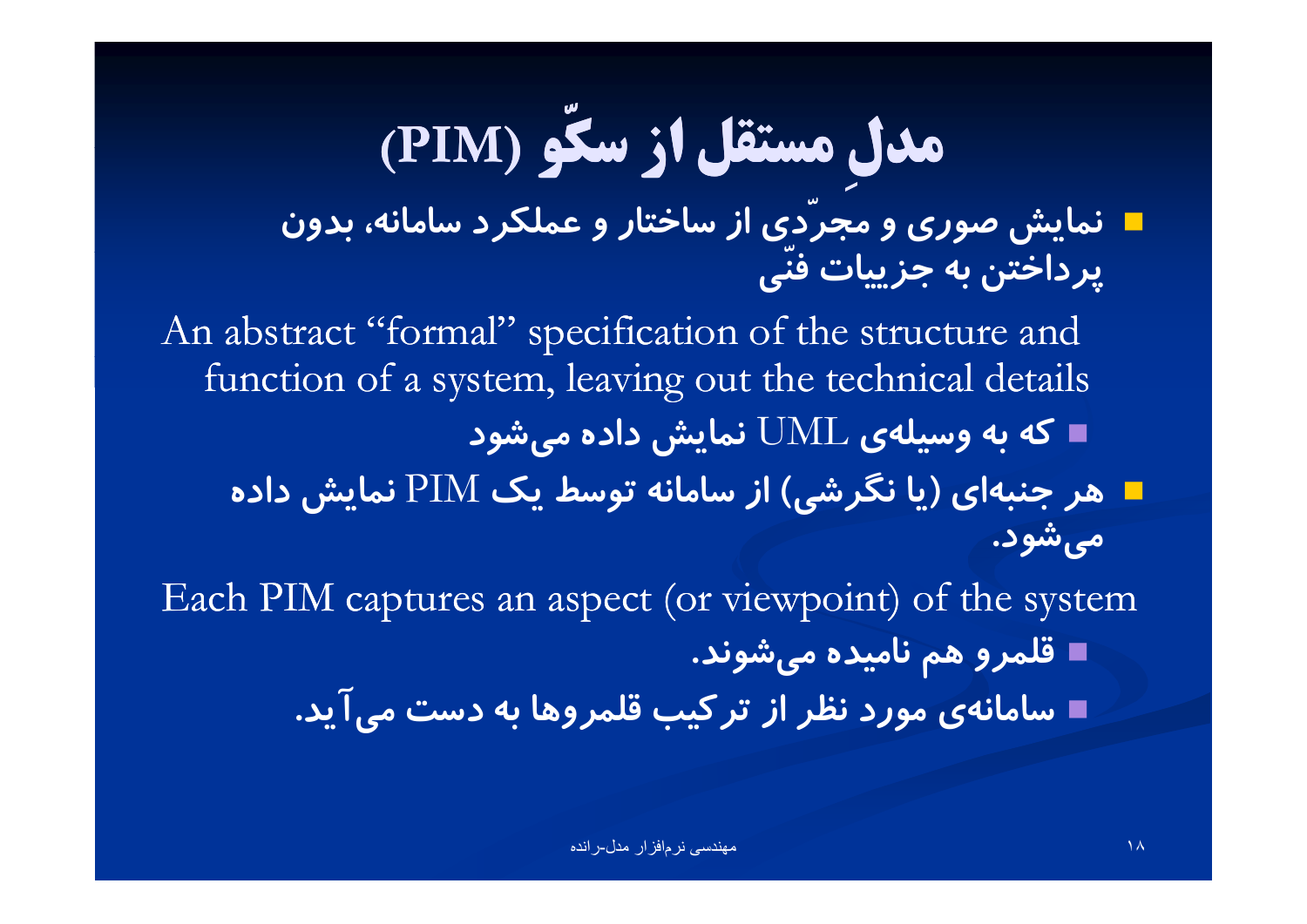#### **سكو** (PSM( **ّسكوابسته به ِ مدل**

**<sup>و</sup> را در بر ّتمامي كاربردهاي معين شده در مدل مستقل از سكميگيرد، به اضافهي نكات طراحي آنها.**

The PSM comprises all the functionality expressed in the PIM with the added design concerns

**و نيز به ّ**■ به وسیلهی UML بیان میشود، منتهی جزئیات مختص سک<br>|آن اضافه شده است.

PSM is expressed using UML extended by adding platform specific details

**با <sup>س</sup> <sup>ا</sup> تفاده از پرو <sup>ي</sup> فا لها**

Using UML extension mechanisms (UML Profiles)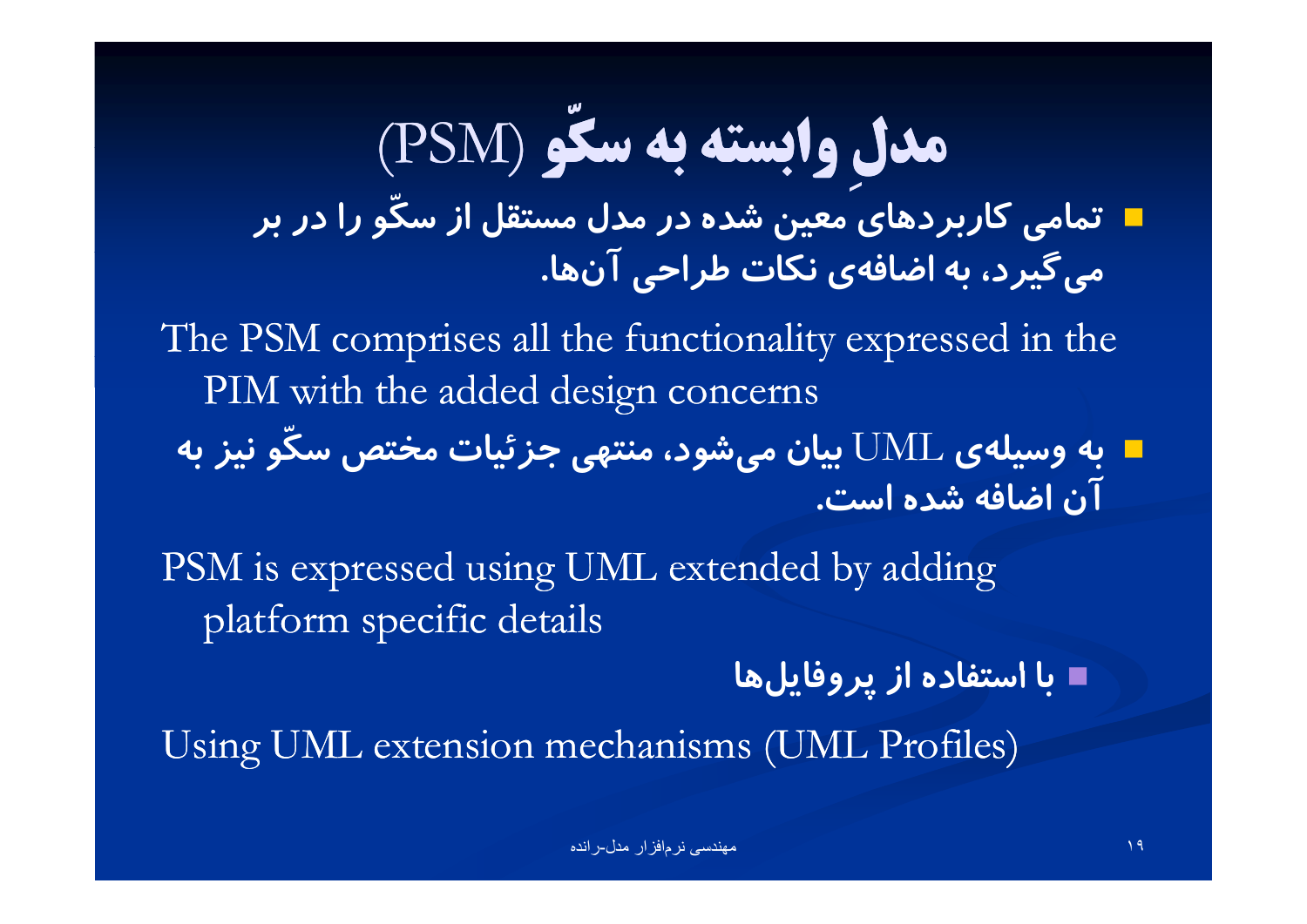## **نگاشت از PIM به PSM**

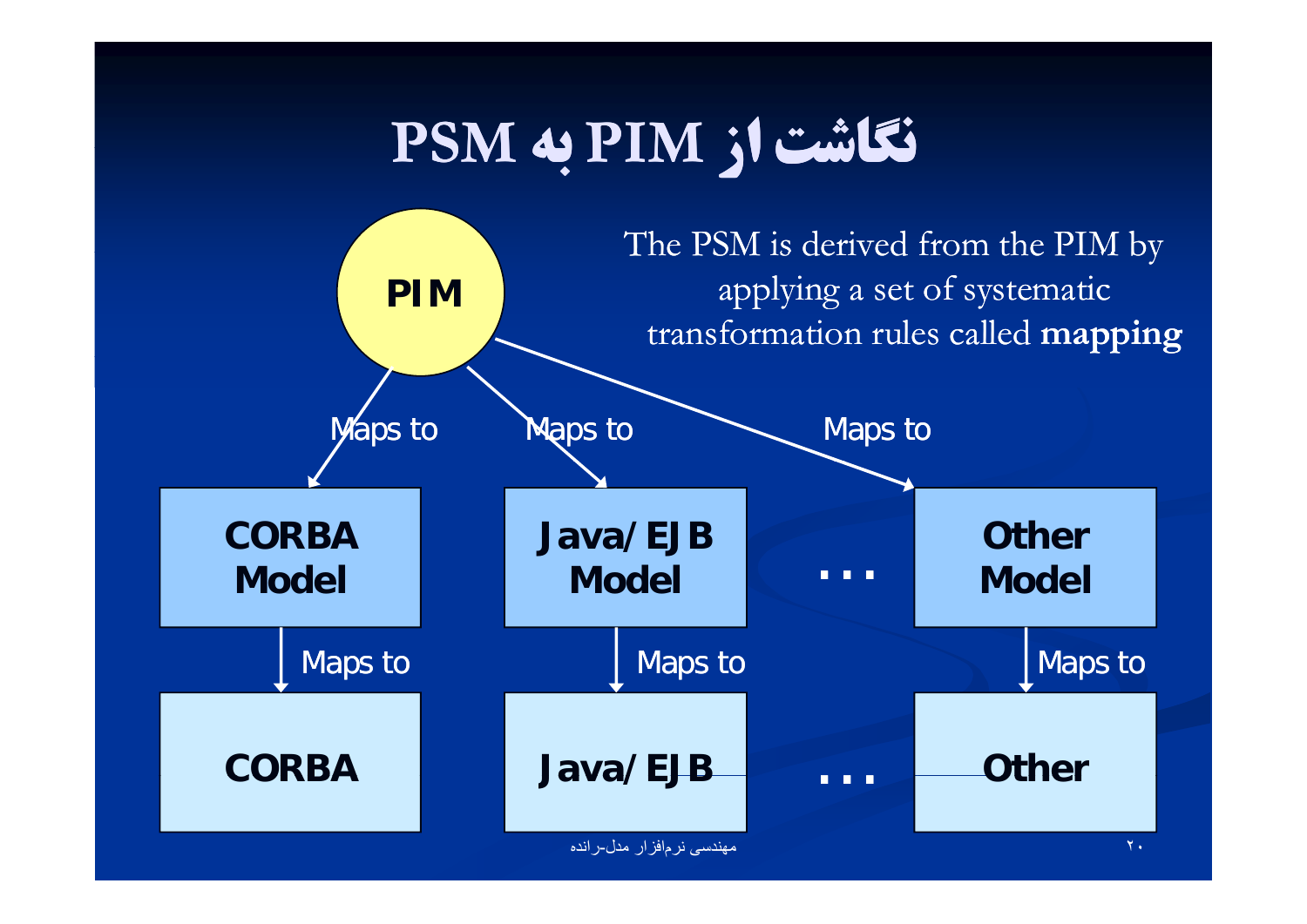## **Executable UML (xUML )**

**نسخهي قابل اجرايي از** UML

**تخصصي شده از ً يك متدلوژي خودكار بر اساس زيرمجموعهاي كاملا نمادهاي** UML **مانند**

UML Class Diagrams, State Charts, Action Language

UML  $\mathrm{xUML}\bm{\rightarrow}$  [Semantically weak elements Action Semantic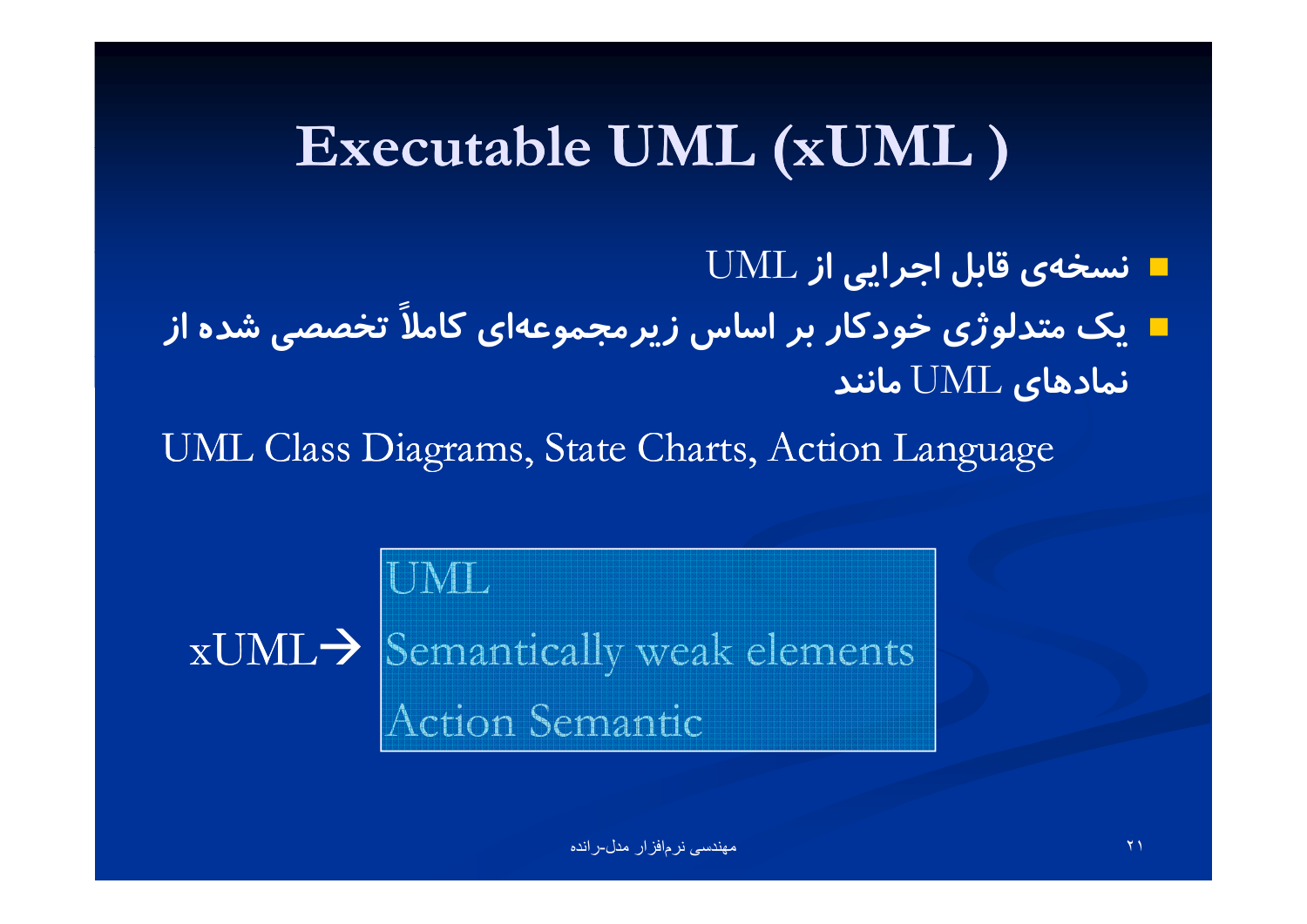### **xUML tool: BridgePoint Development Suite**



www.projtech.com

مهندسی نرمافزار مدل-رانده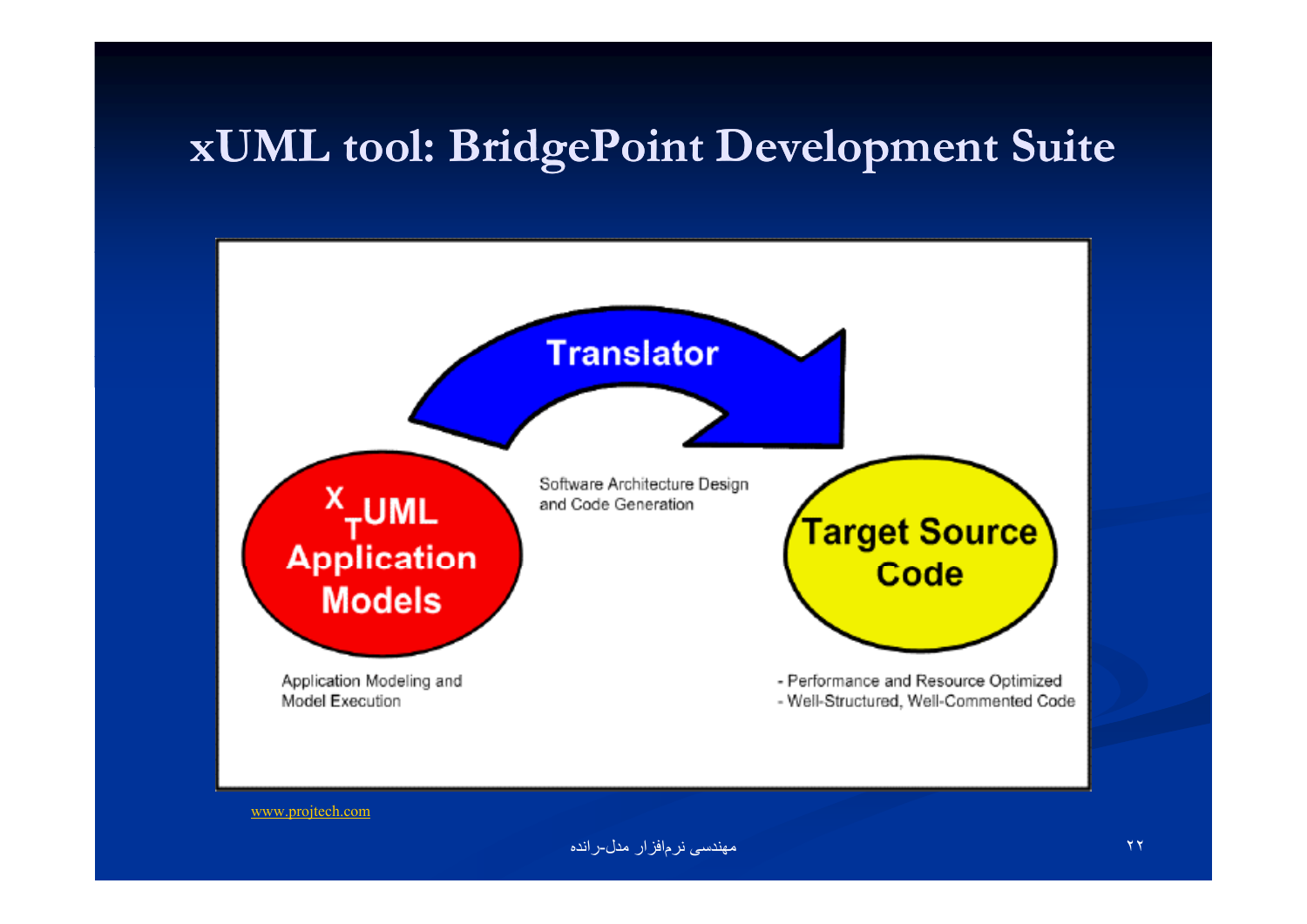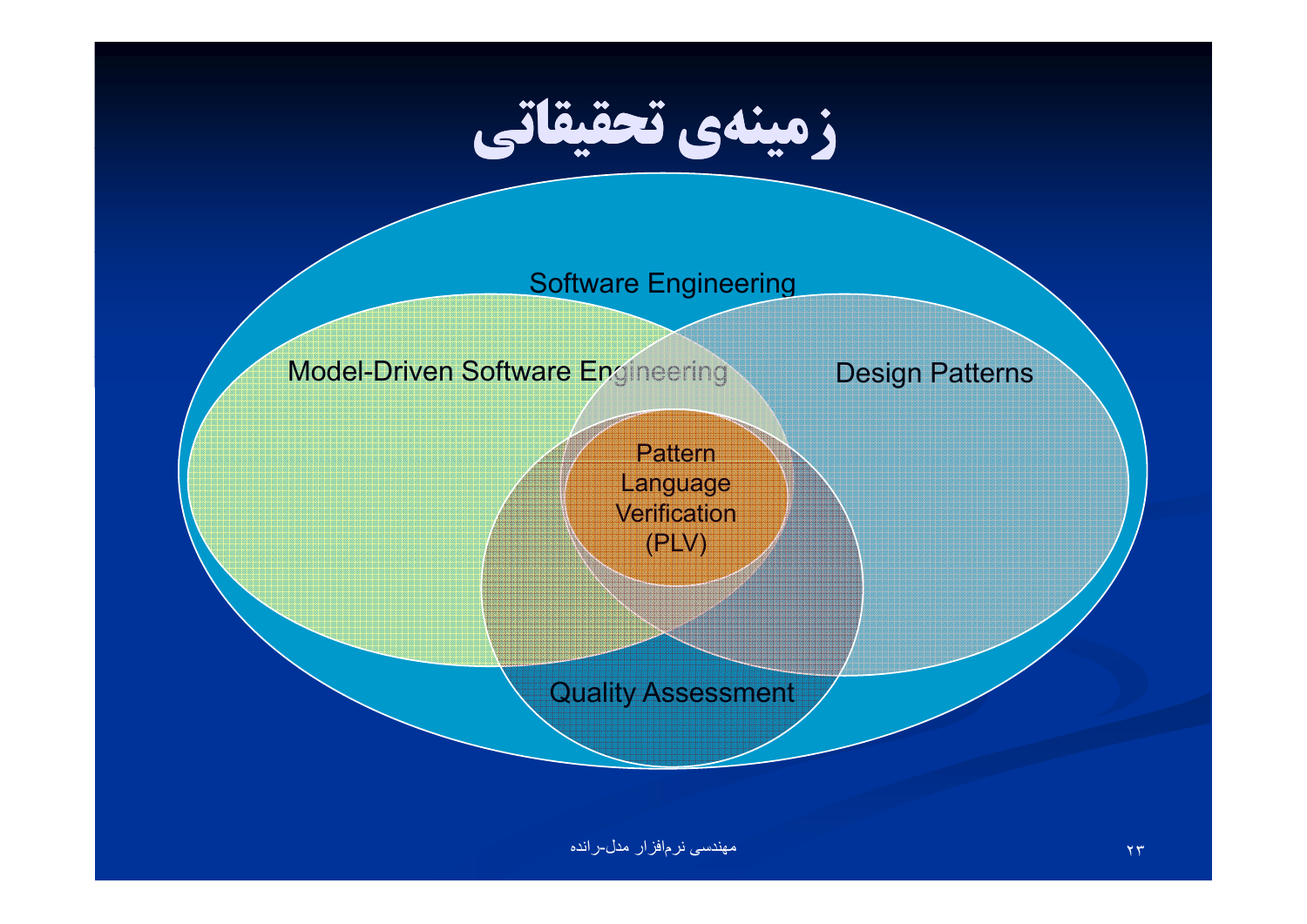

- **E** [Sel 03] Bran Selic. The pragmatics of model-driven development. *IEEE Software*, 20(5):19–25, Sep. 2003.
- $\blacksquare$  [Sel 06] Bran Selic. Model-driven development: Its essence and opportunities. In *Proc. ISORC'06*, pages 313–319, Los Alamitos, CA, USA, 2006. IEEE Computer Society Press.
- $\blacksquare$  [Obj 05] Object Management Group (OMG). Unified Modeling Language (UML): Infrastructure, v2.0. OMG document: formal/05-07-05, 2005.
- $\blacksquare$  [Pre 10] Roger S. Pressman, Software Engineering: A Practitioner's Approach, Seventh Edition, McGraw-Hill, 2010.